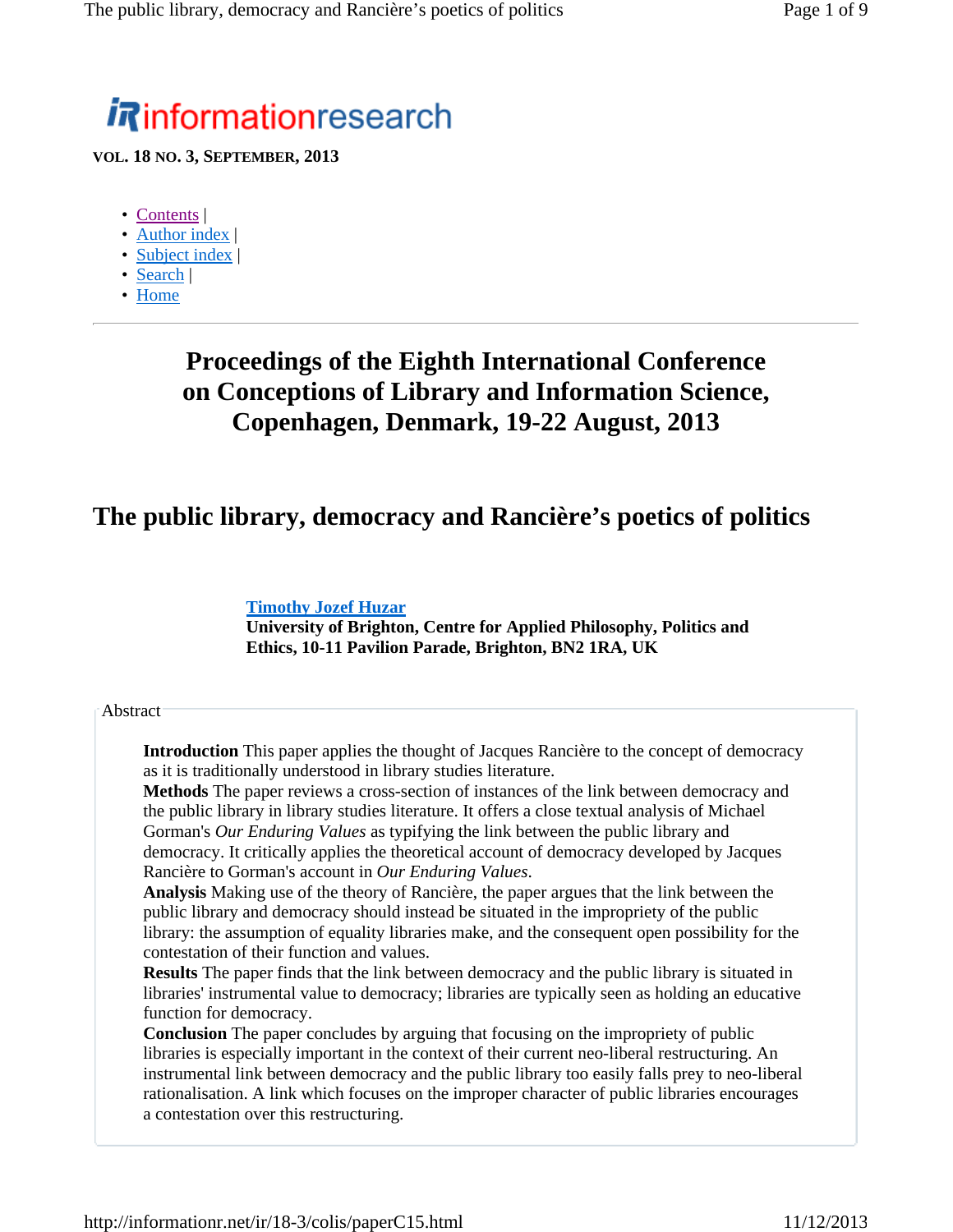**CHANGE FONT**

## **Introduction**

This paper makes use of the thought of Jacques Rancière to argue that the public library should be understood as necessarily democratic: not because, as is the dominant thought in library studies literature, the library is instrumentally valuable to democracy, but rather because of the assumption of equality at the heart of the public library. Further, the paper suggests that Rancière's conception of democracy can help us make sense of the specific changes currently occurring in the United Kingdom (UK) public library service, and give us an indication of how to stake a claim in this transformation. First I give an overview of Rancière's thought, focusing on his notions of equality, politics and democracy. I then contrast the traditional conception of democracy in library studies literature, as exemplified by Michael Gorman (2000), with Rancière's conception. I argue that there are limits to the traditional conception of democracy and demonstrate the way in which Rancière's conception overcomes these limits. Finally, in light of the current neo-liberal restructuring of the UK library service that Greene and McMenemy (2012) have highlighted, I suggest that Rancière's thought is valuable in helping us understand and respond to these changes.

# **Rancière's impropriety**

Jacque Rancière's career has touched on a large number of theoretical disciplines, ranging from philosophy, historiography, aesthetics, pedagogy, political theory and cultural analysis. His thought cannot be reduced to any single discipline and it would be inaccurate to say that his thought has developed over time. Indeed, a more productive place to start when conceptualising Rancière's thought would be with his methodology. When Rancière is called on to discuss his overall project he time and again stresses that, first and foremost, he is concerned not with constructing theories but rather with instigating polemical interventions. As he says, his works are not

'theories of', they are 'interventions on'. They are polemical interventions. This does not only mean that they take a political stance. This means that they imply a polemical view of what ideas are and do (2009: 116).

Consequently, Rancière argues that "[t]hinking for me is always a *rethinking*. It is an activity that displaces an object away from the site of its original appearance or attending discourse" (2000: 120). For Rancière, "[a]s I conceive of them, concepts are neither Platonic ideas nor mere empirical designations. They are tools with which we can draw a new topography in order to account for what happens to us" (2009a: 288). There is thus a methodological *impropriety* at play in Rancière's work: he refuses the role of the master explicator, instead attempting to intervene in what is understood as the proper, legitimate way of developing theoretical accounts of our world.

It therefore follows that impropriety is central to Rancière's understanding of the concepts of politics, equality and democracy $[1]$  which I will be drawing on in relation to library studies. For Rancière, these concepts are intimately linked. Politics, Rancière argues, is that which disrupts the "order of the visible and the sayable" (1999: 29): the aesthetic distribution through which we experience our world, making certain subjectivities visible and others invisible, and, further, assigning specific capacities to these subjectivities; giving them a proper, legitimate place in the social order. In this way being political is a form of "trespass" (Devenney 2011: 160): it involves going where one is not meant to go; acting in a way in which one is not meant to act. For Rancière these political moments are confirmations of the fundamental equality we share with all speaking beings: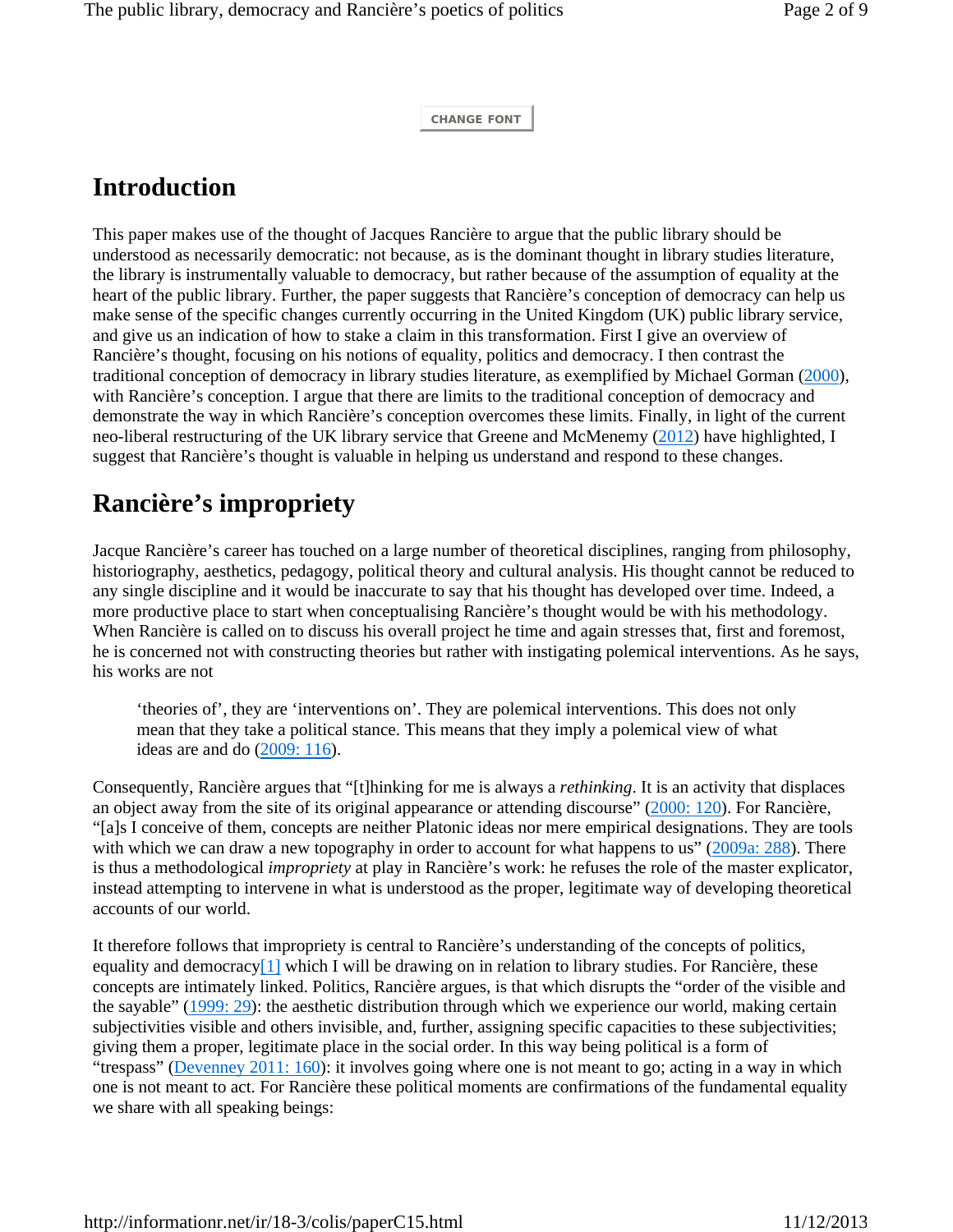Equality is not a given that politics then presses into service, an essence embodied in the law or a goal politics sets itself the task of attaining. It is a mere assumption that needs to be discerned within the practices implementing it (1999: 33).

Equality thus undermines the aesthetic ordering of bodies that determines not only what is proper, but who can be seen to be proper in the first place. In this context democracy, for Rancière, is the disruption of any entitlement to govern. Indeed, it is the paradoxical assertion that the only legitimate entitlement to govern is not through birth, or through wealth, or through knowledge, but through the equal lack of capacity to govern; through one's illegitimacy. As Rancière says,

Democracy initially stirred up political philosophy because it is not a set of institutions or one kind of regime among others but a way for politics to be. Democracy is not the parliamentary system or the legitimate State. It is not a state of the social either, the reign of individualism or the masses. Democracy is, in general, politics' mode of subjectification if, by politics, we mean something other than the organization of bodies as a community and the management of places, powers and functions. Democracy is more precisely the name of a singular disruption of this order of distribution of bodies as a community that we proposed to conceptualize in the broader concept of the police. It is the name of what comes and interrupts the smooth working of this order through a singular mechanism of subjectification (Ibid. 99).

Democracy is thus concerned with aesthetics; with the power of language to be deployed in improper ways, signifying new ways in which we can relate to the world and understand our place as a part of it:

In order to enter into political exchange, it becomes necessary to invent the scene upon which spoken words may be audible, in which objects may be visible, and individuals themselves may be recognized. It is in this respect that we may speak of a poetics of politics (2000: 116).

As I have said, Rancière's commitment to an improper methodology - to interventions rather than theories has led him to place a stark distance between, on the one hand, his understanding of politics, equality and democracy, and on the other the conventional understanding of these terms. It is my contention that this is precisely what makes applying his thought to the field of library studies valuable: his notion of democracy, as the contestation and disruption of a given social order, resonates with the notion of the public library in a way which hasn't been considered by library studies literature.

### **The public library and democracy**

The link between the public library and democracy has been noted at various times from a variety of sources since the second half of the nineteenth century. Typically libraries are presented both as a necessity for any country that wishes to be an effective democracy and, to a lesser extent, as a doorway to the right of every citizen to cultural and intellectual development. Thus as Francis Miksa demonstrates, the 1876 *Special Report* (from which Melvil Dewey's classification system first grew to prominence) presents libraries as a public good because they are "aids in a common effort to bring mental and moral cultivation to the masses" (Miksa 1983: 56). Writing in 1934, Grace O. Kelley notes that

from the beginning, the avowed purpose of public libraries has been to offer all kinds of knowledge embodied in books to all kinds of people. In this way, it was thought, libraries would further the eager quest by masses of readers for the universal enlightenment which is called for in a truly democratic country (1934: 3).

Douglas Raber notes that the United States (US) Public Library Inquiry of 1947 was commissioned in part to highlight the basic contribution of public libraries to society. This contribution was understood as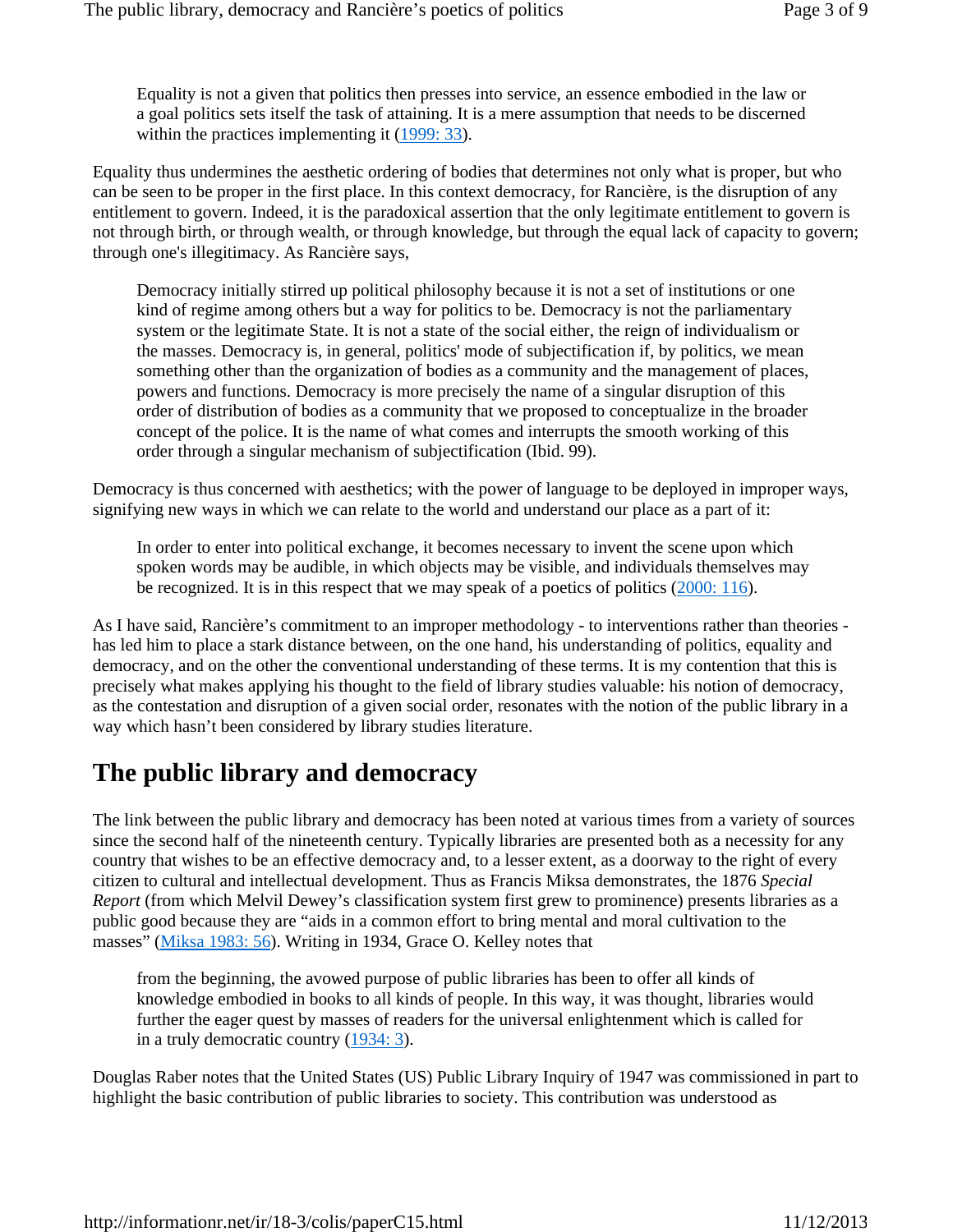the commitment to and promotion of the freedom of inquiry necessary to the creation and maintenance of democratic society. There was a hope and a belief that this was the library's most fundamental source of legitimacy, that the library actually did this, and that American society was still a democratic one in which people's opinions were still relevant to the formation of public policy. In this view, the library's purpose was intimately connected to an informed citizenry that was the source of power, wisdom, and rightness of American culture and politics (Raber 1994: 51).

More recently, Alex Byrne, when discussing the implications of democracy for library management, notes that libraries are "instruments of democracy" (2004: 16) since "[c]hoice [...] to be meaningful must be informed" (Ibid. 11). He highlights the claim made by the International Federation of Library Associations and Institutions (IFLA) in their 2002 'Glasgow Declaration' that "[l]ibraries and information services contribute to the development and maintenance of intellectual freedom and help to safeguard democratic values and universal civil rights" (2002).

One can see that, because of their educative function, libraries are consistently understood as being *instrumentally* valuable to democracy. Exemplifying this argument is the penultimate chapter of Michael Gorman's *Our Enduring Values* (2000), which directly links the educative function of libraries with democracy. Despite some brief allusions to libraries being "living examples of democracy in action" (Ibid. 159) Gorman presents a very specific conception of democracy, limiting it to little more than a shorthand for the values that are central to the library and information studies profession. As I will argue, it may be that libraries engender these values (and in many cases should engender these values) but by conflating these values with democracy, Gorman limits how we can think the role and function of libraries in a time when their role and function is being actively threatened.

#### For Gorman,

It is a sad irony that as American democracy has reached its theoretical ideal - the enfranchisement of all adults, irrespective of gender and race - it is in danger because of an increasingly ill-informed, easily manipulated, and apathetic electorate. A culture of sound bites, political ignorance, and unreasoning dislike of government are vitiating the rights for which, at different times, revolutionaries, women, and ethnic minorities fought. Libraries are part of the solution to this modern ill. As an integral part of the educational process and as a repository of the records of humankind, the library stands for the means to achieve a better democracy (Ibid. 160).

The significance of this passage hangs on Gorman's final claim: that libraries stand for a means to achieve a better democracy. It is clear that libraries supposedly achieve this end through education; through their position as "[f]oes of [i]gnorance" (Ibid. 163). For Gorman, our modern indirect democracies require "a steady flow of information to citizens and for that citizenry to be knowledgeable about social and political issues" (Ibid. 159). He goes on to make the claim starkly: "[d]emocracy benefits from an informed citizenry; a misinformed citizenry damages it" (Ibid. 166). On the face of it, and from the perspective of the dominant understanding of democracy in library studies, these claims make sense. After all, if power is to be placed in the hands of the people, having those people educated is a rational course of action. However, as I have demonstrated, this notion of democracy is by no means uncontested. Thinking democracy alongside Rancière makes visible some critical questions that one might pose to Gorman and others who position the library as instrumentally valuable to democracy. For example, one might ask what Gorman means when he talks of a *damaged* democracy, or of a *better* democracy. If democracy is simply rule by the people, as Gorman initially highlights (Ibid. 158), then the education of the people shouldn't have any bearing on the quality of democracy because democracy isn't a concept that can have differing levels of quality: democracy does not carry normative value. It is simply, as Gorman initially determines, rule by the people. However, a normative dimension of democracy is presupposed when Gorman talks of a *better* or a *damaged* democracy. To clarify, the normative dimension presupposed by Gorman does not specify which beliefs are necessary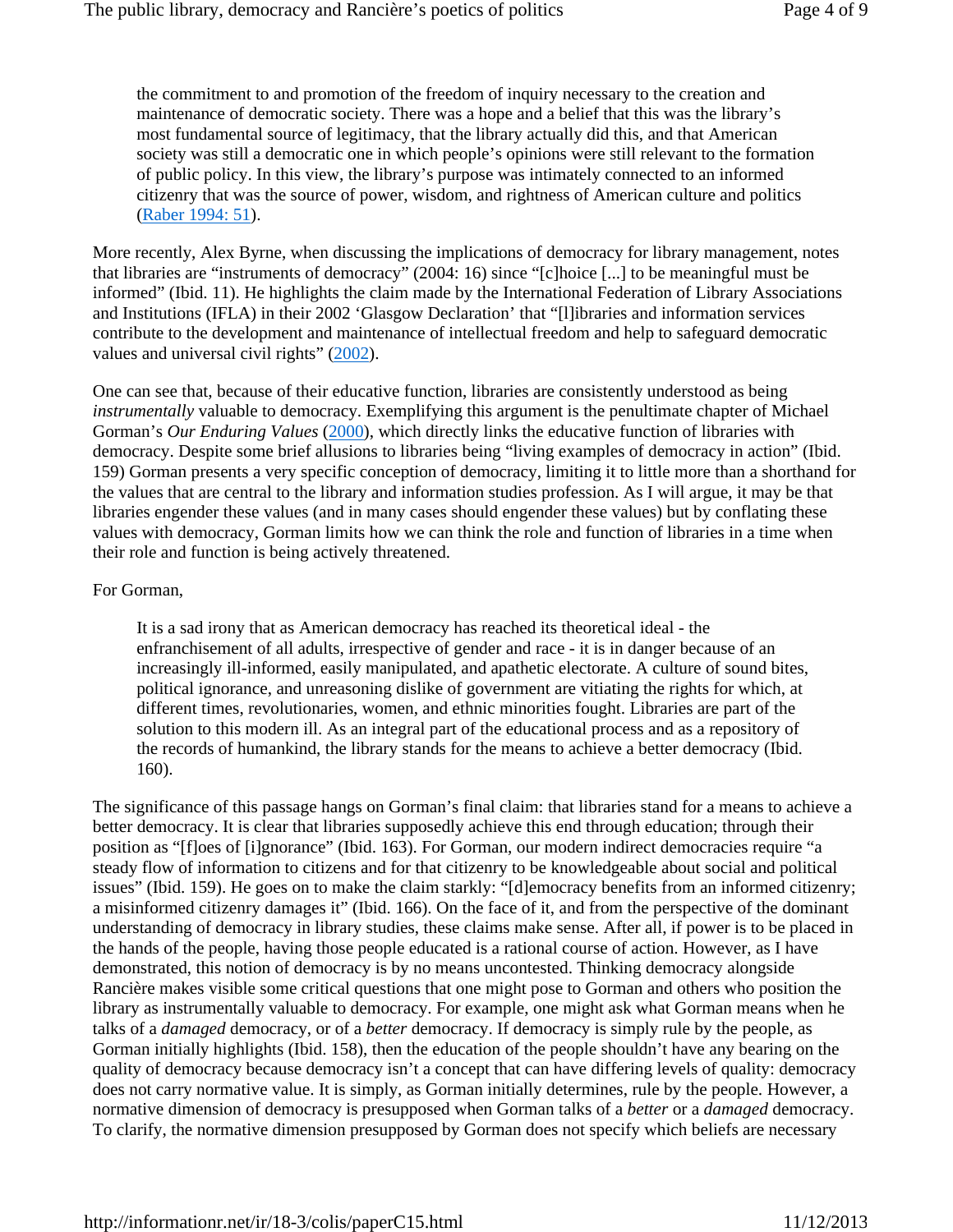for an "informed citizenry" (Ibid. 166): Gorman is attentive to the dangers of censorship, noting that "[t]here is a reason why antidemocratic individuals and groups seek to censor publications and to control what is or is not held by libraries" (Ibid. 161). Nonetheless, Gorman's commitment to the "democratic values and ideals" (Ibid. 160) of "intellectual freedom, the common good, service to all, the transmission of the human record to future generations, free access to knowledge and information, nondiscrimination, and so on" (Ibid.) themselves function to add a particular normative ideal to the notion of democracy which cannot be sustained if it is understood as rule by the people. It is important to note that I am not arguing that there is no relationship between these values and democracy, or that it is necessarily wrong to think of the relationship between libraries and democracy as being instrumental. What is wrong, I would argue, is to conflate these values with democracy itself, and thus to limit what one can do with the concept of democracy in relation to libraries. As I will go on to demonstrate, the values that Gorman specifies are indeed intimately related to democracy, but not as Gorman understands them.

Let us compare this understanding of democracy with Rancière's. Rancière too starts with an understanding of democracy as rule by the people. However, crucial for Rancière is the contestation over who the people are in this formulation. Initially this is Gorman's concern too. He notes that, in Athens, the people referred not to everyone but to "a small minority of property owning males" (Ibid. 158). Following from this, Gorman argues that in our more developed modern societies we recognise that the people must refer to all members of society, and thus we now maintain "the enfranchisement of all adults, irrespective of gender and race" (Ibid. 160). However, Gorman's analysis misses what Rancière's does not. Gorman understands the Ancient Greeks as limiting the definition of the people to "a group set apart" (Ibid. 158), but this isn't quite right. In his *Disagreement* (1999: 21) Rancière notes that in both Plato and Aristotle's account of politics a distinction is made between those who are capable of *speech* - which articulates "what is useful and what is harmful, [...] what is just and what is unjust" (Aristotle 1992: 60) - and mere voice which expresses "pain and pleasure" (Ibid.). Thus, the exclusion in Greek society is a question not of one group being prioritised over another, but of the visibility of certain groups as groups; of whether they can be seen or heard as political animals. It follows that for Rancière there is always a contestation over who counts as a political animal, which no extension of enfranchisement can do away with. As he says:

"the people" is the name, the form of subjectification, of this immemorial and perennial wrong through which the social order is symbolized by dooming the majority of speaking beings to the night of silence or to the animal noise of voices expressing pleasure or pain (1999: 22).

Rather than doing away with this notion of the people because it is always incapable of fully describing any social order, Rancière instead places this paradox at the centre of his understanding of democracy. In this context democracy becomes the process by which those who suffer a primary exclusion make themselves of some account. The subject of democracy for Rancière thus becomes the "part of those who have no part" (Ibid. 11), those who are excluded from a given social order through a lack of discursive visibility:

The political dispute is distinct from all conflicts of interest between constituted parts of the population, for it is a conflict over the very count of those parties. It is not a discussion between partners but an interlocution that undermines the very situation of interlocution. Democracy thus sets up communities of a specific kind, polemical communities that undermine the very opposition of the two logics - the police logic of the distribution of places and the political logic of the egalitarian act (Ibid. 100).

On this reading it makes little sense to talk of libraries making democracy "better" (Gorman 2000: 160). Nonetheless I contend that Rancière's understanding of democracy is not only still relevant to libraries, but is valuable in that it helps highlight the impropriety that is central to the idea of the library. This impropriety, I would tentatively suggest, should be taken seriously if libraries are to be defended in light of their ongoing transformation.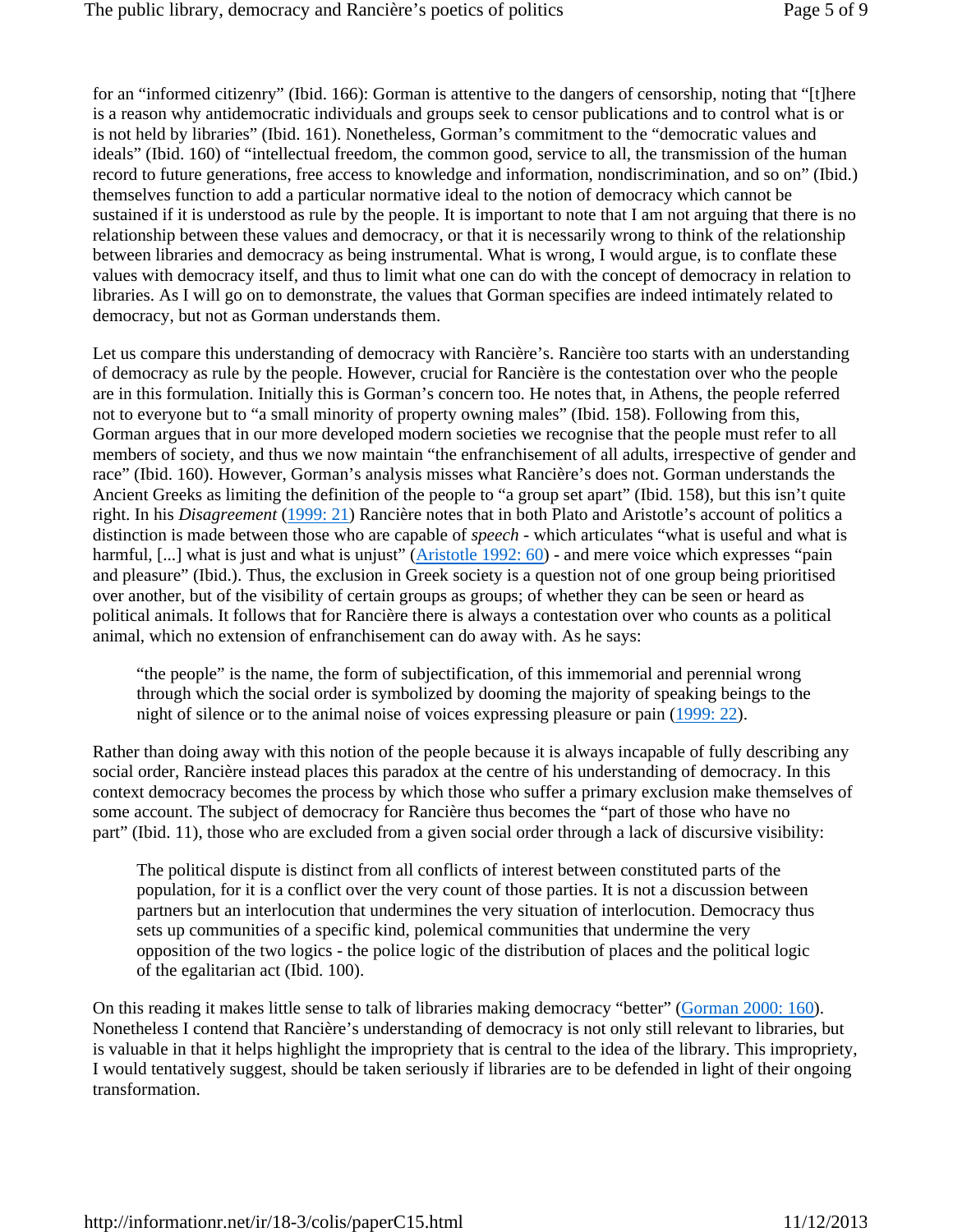# **The impropriety of the public library**

What does it mean to talk of the impropriety of libraries? It is clear that one cannot simply say that libraries are improper spaces: libraries have a specific purpose - the provision of information - which consequently implies a proper way for library patrons to exist within them. However, alongside this specific function is also a radical lack of function: the library opens up vast possibilities for the patron and yet refuses to demand a purpose of their visit. The "democratic values" (Ibid. 160) that libraries are committed to generate a tension between the formal purpose of the library and the fundamental equality that these values recognise. In this way it is not that the values Gorman lists are themselves democratic, but rather by being explicitly stated the verification of these values becomes a possibility for the library patron. It is through this process of verification that these values receive their meaning: they are "forces engendered and augmented by their own actualization" (Rancière 2008: 50). By being places open to everyone which also do not demand a purpose of a patron's visit, libraries leave open the possibility that their commitment to freedom of information, equity of access, neutrality etc. can be continuously challenged. It is this open possibility of the contestation of the library, its function and its values that places democracy at its heart. As Rancière says,

Genuine participation is the invention of that unpredictable subject which momentarily occupies the street, the invention of a movement born of nothing but democracy itself. The guarantee of permanent democracy is not the filling up of all the dead times and empty spaces by the forms of participation and counterpower; it is the continual renewal of the actors and of the forms of their actions, the ever-open possibility of the fresh emergence of this fleeting subject. The test of democracy must ever be in democracy's own image: versatile, sporadic - and founded on trust (2007: 61).

The library is a fertile space for the emergence of this "unpredictable", "fleeting" subject. Indeed, the picture of democracy that Rancière paints - "versatile, sporadic - and founded on trust" - offers a succinct articulation of what makes the library an ideal site of political contestation. A library can be used in a myriad of ways: as a place of research, a place of study, a place of conversation, a place of recreation, a place of shelter, a place of safety, and countless other possibilities which are dependent on the imagination and actions of the patrons and staff of the library, and on the trust that is assumed between the library and its patrons. The contestation and actualisation of the values at the heart of libraries may not occur everywhere and at all times, but the assumption of equality made by the library leaves open the possibility of this actualisation rather than closing it down. It is this aspect of the library that should be highlighted when one constructs a link between libraries and democracy: not the education that can be offered to the people, nor the democratic values that the library symbolises, but rather the people's verification of these democratic values.

This politics of the library becomes especially relevant because of the time in which we currently find ourselves. The idea of the public library has gone through many transformations, however it is arguable that its current transformation carries with it some stark implications. In a speech at the Re-modelling Library Services Conference on 1st July 2010, Ed Vaizey, UK Minister for Culture, Communications and Creative Industries, made it clear that the re-modelling of libraries was "at the heart of the Big Society" (2010). Outlining what the Big Society means, Vaizey quoted a speech from Prime Minister David Cameron in which Cameron claims that the Big Society is

a society where the leading force for progress is social responsibility, not state control. It includes a whole set of unifying approaches - breaking state monopolies, allowing charities, social enterprises and companies to provide public services, devolving power down to neighbourhoods, making government more accountable (2010).

It must be recognised, however, that not only is this approach concerned with "breaking state monopolies", but it is also concerned with placing libraries into the hands of private and - in the case of "social enterprises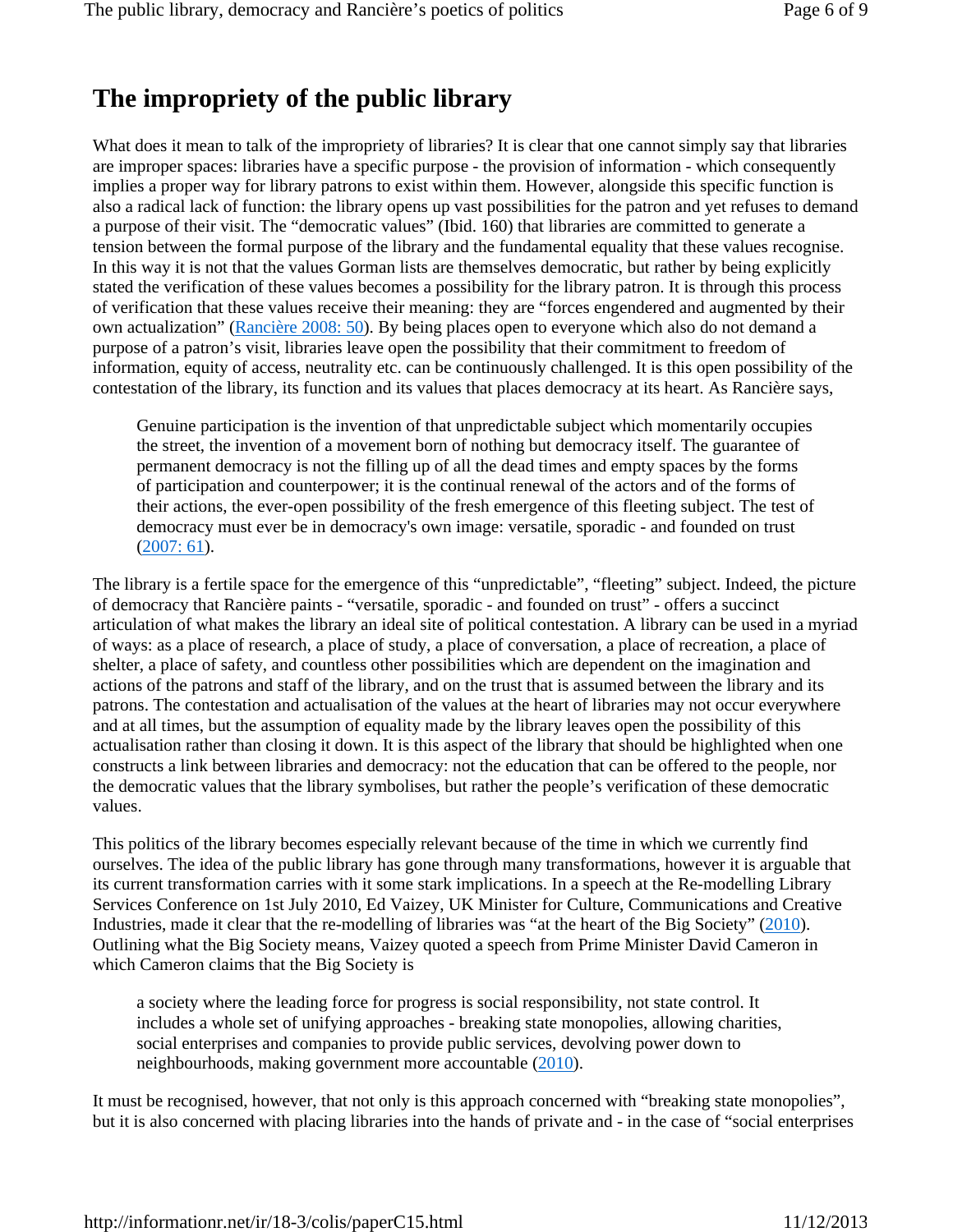and companies" - profit making interests. The Chartered Institute of Library and Information Professionals (CILIP) has noted that current proposals would result in "the closure of up to 20% of library service points" and "[a] probable 4-6000 (full-time equivalent) reduction in the number of staff employed by public libraries" (2011: 2), an estimated 700 of which have already occurred (Page 2012).

This re-modelling is the latest example of what has become known as neo-liberalism: a political, economic and discursive phenomenon which can be understood as being typified by "deregulation, privatization, and the dismantling of the social contract between capital and labor" (Castell 2000: 19). As Greene and McMenemy note, neo-liberalism is characterised by "individualism, privatisation and decentralisation" (2012: 15); they demonstrate that since "New Labour's election in 1997 public service restructuring in the United Kingdom continued the neo-liberal approach, with the linked considerations of managerialism and consumerism impacting on the delivery of public services" (Ibid. 14). Greene and McMenemy's paper is significant as it recognises the discursive functioning of neo-liberalism: its impact on the language of librarianship and thus its power to limit the imagination of what the public library is, who it is for and how it functions. Greene and McMenemy contend that far from being "neutral" (Ibid. 34) language "is used by neo-liberalists to introduce reform and more radical public service restructuring" (Ibid.) which could "lead to the destruction of public space as a democratic arena" (Ibid. 35). They go on:

The naturalisation of the language of the market such as calling patrons 'customers' has become so entrenched in the mindset that it is now part of everyday language. The monetary and transactional connotations associated with a term like 'customer' to describe a public sector user would have appeared inappropriate to many thirty years ago, but due to the steady naturalisation of neo-liberal discourse such terms appear innocuous (Ibid.).

As Greene and McMenemy note, what has occurred is a shift in the appropriateness of language. In previous years it wouldn't have made sense to talk of library patrons as customers, precisely because they were not customers and were not treated as customers. Now, however, this phrasing has achieved a legitimacy which makes it appropriate to treat library patrons as if they were customers, and so through this action to actualise them as customers. This is a precise example of the operation of what Rancière describes as the police:

The police is thus first an order of bodies that defines the allocation of ways of doing, ways of being, and ways of saying, and sees that those bodies are assigned by name to a particular place and task; it is an order of the visible and the sayable that sees that a particular activity is visible and another is not, that this speech is understood as discourse and another is noise (1999: 29).

Greene and McMenemy's focus on the discursive power of neo-liberalism begins the process of how a challenge to this restructuring might be mounted. To continue this process I would argue that the link between the public library and democracy should be at the centre of this challenge. However, this should not be by focusing on the instrumental value of libraries to democracy as Gorman contends, which would simply further the "[r]ationalisation" (Greene and McMenemy 2012: 19) of the public library that neo-liberalism demands. Indeed, it is precisely the library's undoing of the instrumental rationality of neo-liberalism that makes it a fertile site of democratic contestation. Instead, what is necessary is a response which recognises the "poetics of politics" (Rancière 2000: 116) central to democratic activity; a response which refuses the subjectivity enforced by the "policing" (Rancière 1999: 29) of neo-liberalism. Just as neo-liberalism polices the public library through its discursive control over "the order of the visible and the sayable" (Ibid. 29), the response to this policing must also attempt to reconfigure that order. It is this, for Rancière, that makes such political activity a question of poetics: "[t]o affirm the nature of the 'poetic' in politics means to assert first and foremost that politics is an activity of reconfiguration of that which is given in the sensible" (2000: 115). On the one hand this poetics of politics may be realised by the librarian: for example through the development of an open access institutional repository; or the tender of open source library management software; or the democratisation of stock purchasing; or the extension of library opening hours. On the other hand this poetics of politics may be realised by the library patron: for example through the systematic borrowing of an entire library's stock (Kennedy 2011); or an occupation of library premises (Flood 2013); or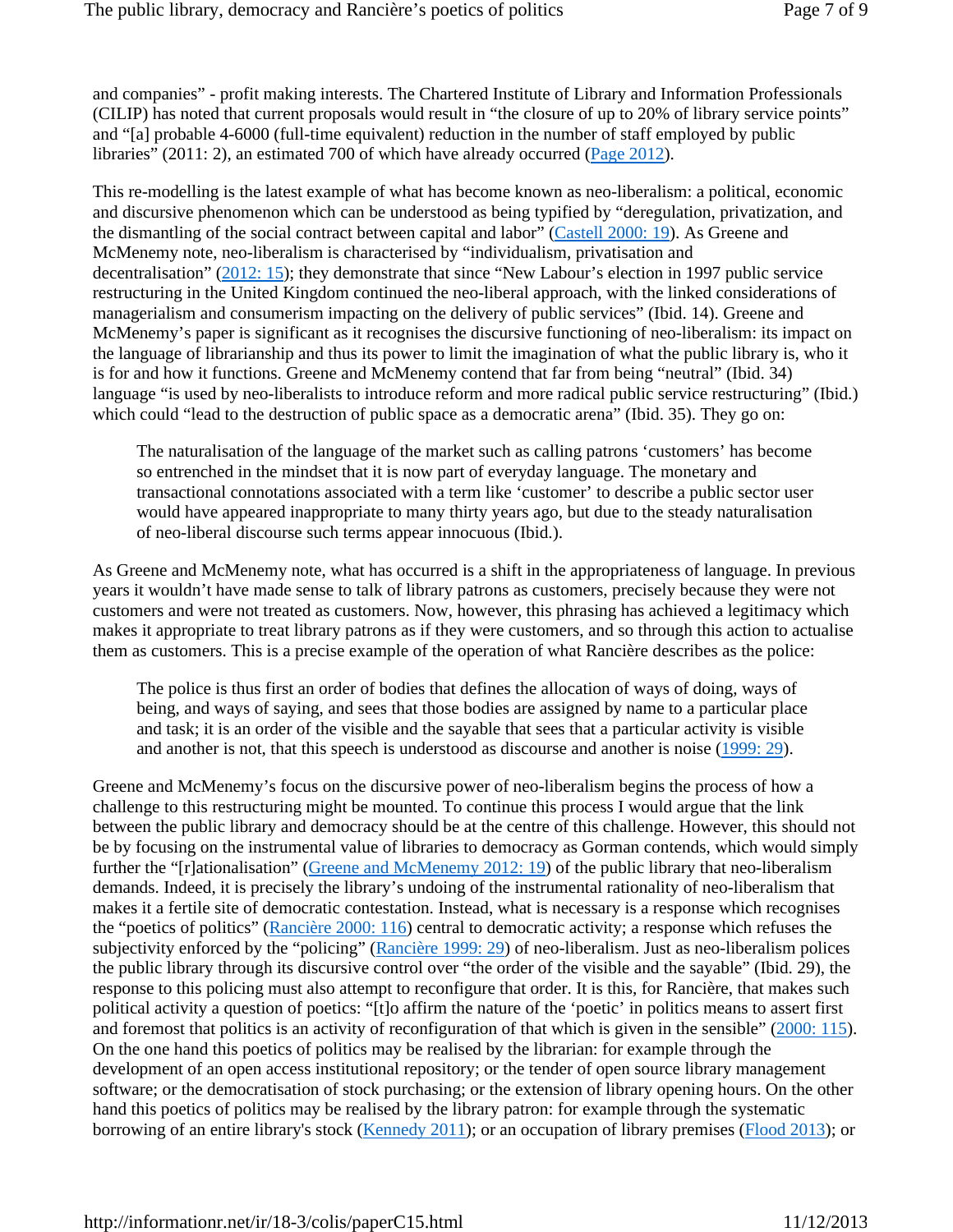through the development of a "People's Library" (Lingel 2012). Further, this moment of "dissensus" (Rancière,  $2010a$ ) - the moment at which the librarian or library patron starts acting in a way which is illegitimate for them to do so - returns us to what is presupposed in libraries to begin with: equality. For Rancière,

[e]quality is enacted within the social machine through dissensus. And dissensus is not primarily a quarrel, but is a gap in the very configuration of sensible concepts, a dissociation introduced into the correspondence between ways of being and ways of doing, seeing and speaking […] Equality is fundamental and absent, timely and untimely, always up to the initiative of individuals and groups who, set against the ordinary course of events, take the risk of verifying their equality, of inventing individual and collective forms of its verification (2010b: 15).

The equality of the library is actualised through the everyday actions of those who inhabit its space. The challenge to this equality is real: it is systematic, ideologically driven and has already resulted in the material destruction of libraries and the staffed positions within them. But it is out of this very challenge that the "democratic values" (Gorman 2000: 160) central to libraries receive their value. The question is then whether we will "take the risk of verifying [our] equality" (Rancière 2010b: 15); whether we allow poetics a part to play in our democratic contestation of the public library.

[1] Developed across a range of writings since the late 1980s, most significantly in *On the Shores of Politics* (2007), '*Ten Theses on Politics*' (2010) and *Disagreement* (1999).

#### **References**

- Aristotle. (1992). The Politics. *London: Penguin*
- Byrne, A. (2004). Libraries and democracy management implications. *Library Management*, **25**  $(1/2)$
- Cameron, D. (2010). Our 'Big Society' plan. Retrieved 25 July, 2013 from http://www.conservatives.com/News/Speeches/2010/03/David\_Cameron\_Our\_Big\_Society\_plan.aspx (Archived by WebCite® at http://www.webcitation.org/6INYrICo6)
- Castell, M. (2000). The Rise of the Network Society. *Oxford: Blackwell*
- Chartered Institute of Library and Information Professionals (2011). Statement on the position of the public library service in England. Retrieved 7th February, 2013 from: http://www.cilip.org.uk/getinvolved/advocacy/public-libraries/pages/public- library-service-statement.aspx
- Devenney, M. (2011). Property, Propriety and Democracy. *Studies in Social Justice*, **5**(2)
- Flood, A. (2013). Library campaigners save Friern Barnet branch for community. *The Guardian*. Retrieved 25 July, 2013 from http://www.guardian.co.uk/books/2013/feb/05/library-campaignerssave-friern-barnet-branch (Archived by WebCite® at http://www.webcitation.org/6INYVDE7n)
- Gorman, M. (2000). Our Enduring Values: Librarianship in the 21st Century. *Chicago: American Library Association*
- Greene, M. and McMenemy, D. (2012). Impact of neo-liberal Ideology on UK Public Library Policy. Library and Information Science Trends and Research: Europe. *Bingley: Emerald Group Publishing Limited*
- IFLA (2002). The Glasgow Declaration on Libraries, Information Services and Intellectual Freedom. The International Federation of Library Associations and Institutions. Retrieved 25 July, 2013 from http://www.ifla.org/publications/the-glasgow-declaration-on-libraries--information-services-andintellectual-freedom (Archived by WebCite® at http://www.webcitation.org/6INYJFRJD)
- Kelley, G.O. (1934). The Democratic Function of Public Libraries. *The Library Quarterly*. 4:(1)
- Kennedy, M. (2011). Library clears its shelves in protest at closure threat. *The Guardian*. Retrieved 25 July, 2013 from http://www.guardian.co.uk/books/2011/jan/14/stony- stratford-library-shelvesprotest (Archived by WebCite® at http://www.webcitation.org/6INY7pSmb)
- Lingel, J. (2012). Occupy Wall Street and the myth of technological death of the library. *First Monday*, **17**:(8)